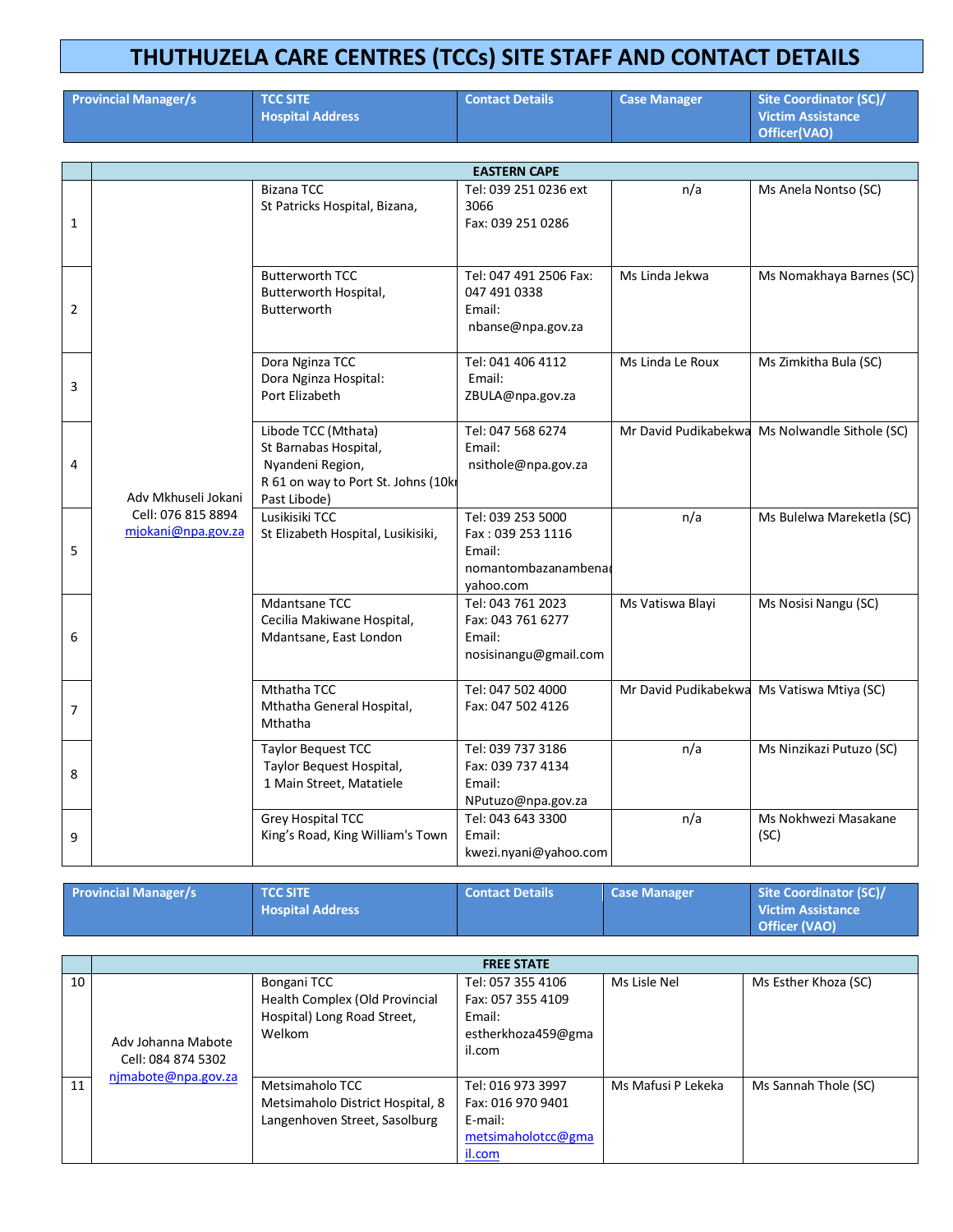| 12 | Adv Johanna Mabote<br>Cell: 084 874 5302 | Phekolong TCC<br>Phekolong Hospital<br>2117 Riemland Road<br>Bohlokong Bethlehem 9701    | Tel: 058 304 3023<br>Fax: 058 304 2672<br>Email:<br>PMpatane@npa.gov.za | n/a             | Ms Palesa Mpatane (SC)       |
|----|------------------------------------------|------------------------------------------------------------------------------------------|-------------------------------------------------------------------------|-----------------|------------------------------|
| 13 | njmabote@npa.gov.za                      | Tshepong TCC<br>National District Hospital,<br>Roth Avenue, Willows<br>Bloemfontein 9301 | Tel: 051 448 6023<br>Fax: 051 403 2232                                  | Ms Michelle Nel | Ms. Dimakatso Manong<br>(SC) |

| <b>Provincial Manager/s</b> | <b>TCC SITE</b><br><b>Hospital Address</b> | Contact Details | <b>Case Manager</b> | Site Coordinator SC /<br><b>Victim Assistance</b><br>Officer (VAO) |
|-----------------------------|--------------------------------------------|-----------------|---------------------|--------------------------------------------------------------------|
|                             |                                            |                 |                     |                                                                    |

|    |                     |                                    | <b>GAUTENG</b>             |                 |                                      |
|----|---------------------|------------------------------------|----------------------------|-----------------|--------------------------------------|
|    |                     | Baragwanath/Nthabiseng             | Tel: 011 933 1140          | Mr Nketse       | Mr. Chris Lekgoathoane               |
|    |                     | <b>TCC</b>                         | Fax: 011 933 1140          | Ntamane         | (SC)                                 |
| 14 |                     | Chris Hani Bara Hospital,          | Cell:073 289 0990          |                 |                                      |
|    |                     | Chris Hani Road, Diepkloof         | Email:                     |                 |                                      |
|    |                     |                                    | CLekgoathoane@gmai.com     |                 |                                      |
|    |                     |                                    |                            |                 |                                      |
|    |                     | Kopanong TCC                       | Tel: 016 428 5959          | n/a             | Mr Thabo Moemise (SC)                |
| 15 |                     | Kopanong Hospital,                 | Fax: 016 428 5625          |                 |                                      |
|    |                     | No. 2 Casino Road,                 | Email: TMoemise@npa.gov.za |                 |                                      |
|    |                     | Duncanville, Vereeniging           |                            |                 |                                      |
|    |                     | Laudium TCC                        | Tel: 012 374 3710          | Ms Paulina      | Ms Millicent Motsoari (SC)           |
|    |                     | Laudium Hospital &                 | Fax: 012 374 2621          | Mochaka         |                                      |
| 16 |                     | Community Health Centre,           | laudiumtcc@gmail.com       |                 |                                      |
|    | Adv Joyce Xakaza    | Corner Bengal & 25th               |                            |                 |                                      |
|    | Cell: 084 623 2621  | Avenue, Laudium                    |                            |                 |                                      |
|    | tsxakaza@npa.gov.za | Lenasia TCC                        | Tel: 011 211 0632          | n/a             | Mr George Mahlo (SC)                 |
| 17 |                     | Lenasia Hospital, Cosmos Street,   | Fax: 011 909 3015          |                 |                                      |
|    |                     | Lenasia South Johannesburg         |                            |                 |                                      |
|    |                     |                                    |                            |                 |                                      |
|    |                     | Mamelodi TCC                       | Tel: 012 841 8413          | Ms. Lida Van    | Ms. Nomsa Dombo (SC)                 |
| 18 |                     | Mamelodi Day Hospital              | Cell: 073 857 0603         | Schalkwyk       |                                      |
|    |                     | Tsamaya Road, Mamelodi East        | Email:Nndombo@npa.gov.za   |                 |                                      |
|    |                     |                                    |                            |                 |                                      |
|    |                     | Masakhane TCC                      | Tel: 011 923 2180          |                 | Mr Pule Mathaha Ms Tumiso Ndala (SC) |
| 19 |                     | Tembisa Hospital,                  | Fax: 011 920 1195          |                 |                                      |
|    |                     | Industrial & Clint Mazibuko Road,  | Email: tndala@npa.gov.za   |                 |                                      |
|    |                     | Tembisa                            |                            |                 |                                      |
|    |                     | Sinakekelwe TCC                    | Tell: 011 909 5832         | Ms Ncumisa Majo | Ms Lusanda Cebekhulu                 |
| 20 |                     | Natalspruit Hospital,              | Fax: 011 909 8375          |                 | (SC)                                 |
|    |                     | 1 Alrode Street, Katlehong, Alrode |                            |                 |                                      |
|    |                     |                                    |                            |                 |                                      |

| <b>Provincial Manager/s</b> | <b>TCC SITE</b>         | <b>Contact Details</b> | <b>Case Manager</b> | Site Coordinator (SC)/   |
|-----------------------------|-------------------------|------------------------|---------------------|--------------------------|
|                             | <b>Hospital Address</b> |                        |                     | <b>Victim Assistance</b> |
|                             |                         |                        |                     | Officer (VAO)            |

|    | <b>KWAZULU -NATAL</b> |                                |                       |             |                         |  |
|----|-----------------------|--------------------------------|-----------------------|-------------|-------------------------|--|
|    | Adv Dawn Coleman-     | Edendale TCC                   | Tel: 033 395 4325     | Ms Slindile | Ms Nomonde Ntlanhla(SC) |  |
| 21 | Malinga               | Edendale Hospital,             | Fax: 033 395 4060     | Mkhize      |                         |  |
|    | Cell: 084 264 4780    | Moses Mabhida Rd, Plessislaer, | Email:                |             |                         |  |
|    | Dcoleman@npa.gov.za   | Edendale, Pietermaritzburg     | nrntlahla@gmail.com   |             |                         |  |
|    |                       | Madadeni TCC                   | Tel: 034 328 8508 ext | n/a         | Mrs Elma Nel (SC)       |  |
| 22 |                       | Madadeni Hospital,             | 8514                  |             |                         |  |
|    |                       | Section 5 Madadeni, Newcastle  | Email:                |             |                         |  |
|    |                       |                                | enel3001@gmail.com    |             |                         |  |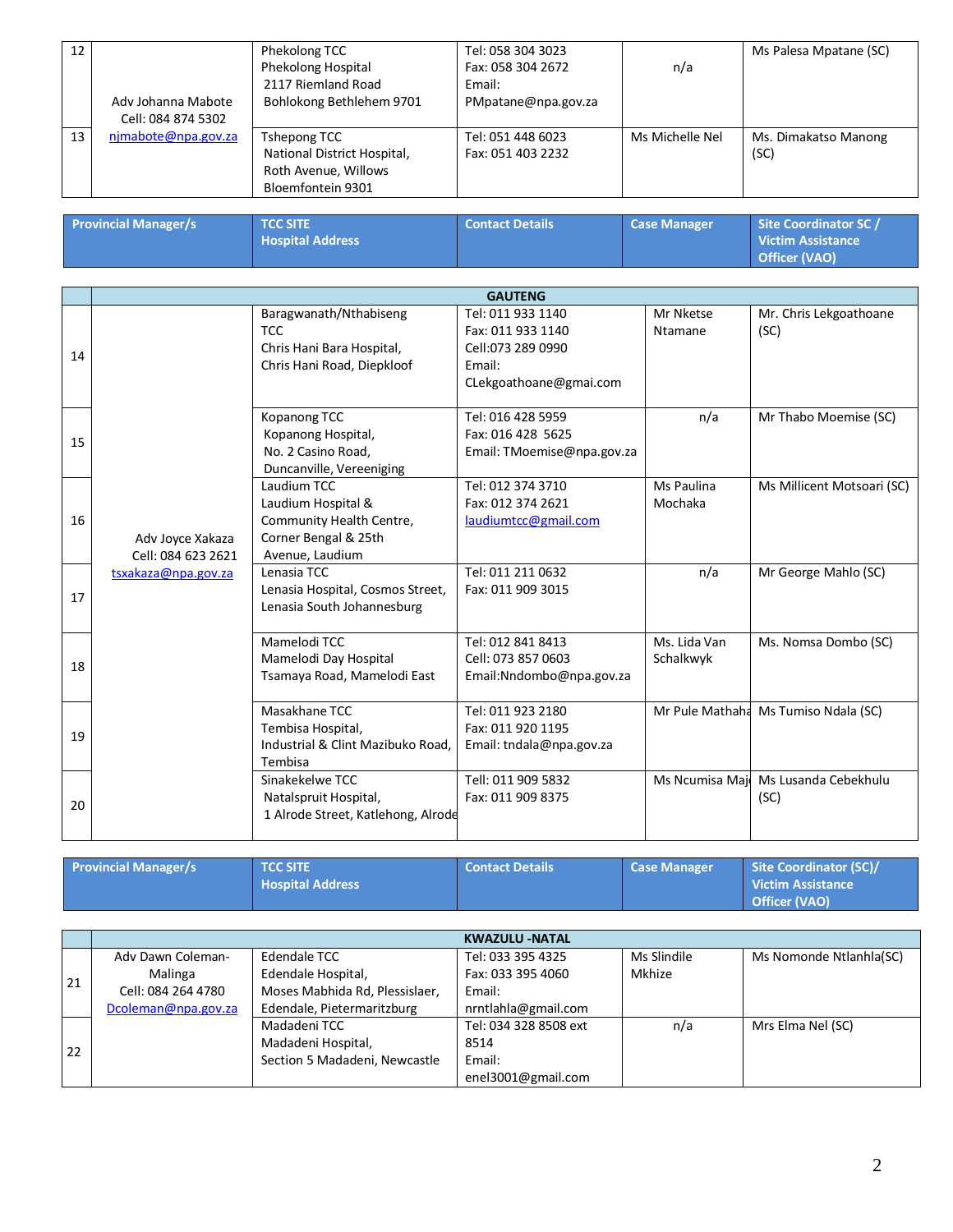|    | <b>Provincial Manager/s</b>               | <b>TCC SITE</b><br><b>Hospital Address</b>                                                                                   | <b>Contact Details</b>                                                                              | <b>Case Manager</b>      | <b>Site Coordinator (SC)/</b><br><b>Victim Assistance</b><br><b>Officer (VAO)</b> |
|----|-------------------------------------------|------------------------------------------------------------------------------------------------------------------------------|-----------------------------------------------------------------------------------------------------|--------------------------|-----------------------------------------------------------------------------------|
|    |                                           |                                                                                                                              | <b>KWAZULU -NATAL</b>                                                                               |                          |                                                                                   |
| 23 | Adv Mzoxolo Rusi                          | Empangeni TCC<br>Ngwelezana Hospital,<br>Cnr Thanduyise & Ngwelezana<br>Road, Empangeni                                      | Tel: 035 794 1471<br>Fax: 035 794 1684<br>Email:Gloria.Ndwandwe<br>@kznhealth.gov.za                | Ms Vuyisile<br>Mafuna    | Ms Gloria Ndwandwe(SC)                                                            |
| 24 | Cell: 031 334 5179<br>Mrusi@npa.gov.za    | Port Shepstone TCC<br>Port Shepstone Regional<br>Hospital, Bazley Street, Port<br>Shepstone                                  | Tel: 039 688 6021<br>Fax: 039 688 6034<br>Email:Lsonkosi@npa.gov.<br>za                             | Mr Kankeleso<br>Mosoetsa | Ms Lorrinda Sonkosi (SC)                                                          |
| 25 |                                           | Umlazi TCC<br>Prince Mshiyeni Memorial<br>Hospital, Off Mangosuthu<br>Highway, Umlazi                                        | Tel: 031 907 8496<br>Fax: 031 906 1836<br>Email: jlanga@npa.gov.za                                  | Mr Bonokuhle<br>Mthembu  | Ms Jabulisile Langa (SC)                                                          |
| 26 | Adv Omashani Naidoo                       | Phoenix TCC<br>Mahatma Ghandi<br>Memorial Hospital,<br>100 Phoenix Highway, Phoenix                                          | Tel: 031 502 2338<br>Fax: 031 502 7345                                                              | Ms Cheryl Pillay         | Ms Zama Mbili (SC)                                                                |
| 27 | Cell: 082 415 7716<br>onaidoo@npa.gov.za  | RK Khan TCC<br>RK Khan Hospital, RK Khan<br>Circle, Westcliffe                                                               | Tel: 031 401 0394<br>Tel/Fax: 031 401 0394<br>Email:nmpanza@gov.za                                  | Mr Sizwe Khanyile        | Ms Nombuso Mpanza (SC)                                                            |
| 28 |                                           | <b>Stanger TCC</b><br>Stanger Provincial Hospital,<br>Corner King Shaka St &<br>Patterson Rd, Stanger                        | Tel: 032 551 6632<br>Email:<br>MNdlovu@npa.gov.za                                                   | Ms Ronita<br>Lutchman    | Mr Mzwandile Ndlovu (SC)                                                          |
|    |                                           |                                                                                                                              | <b>LIMPOPO</b>                                                                                      |                          |                                                                                   |
| 29 |                                           | Mankweng TCC<br>Mankweng Hospital,<br>Corner Hospital & Dorp Street,<br>Mankweng, Polokwane                                  | Tel: 015 286 1000<br>Fax: 015 267 0369<br>Cell: 082 052 2001<br>Email:<br>smtmara@webmail.co<br>.za | Mr Richard Masindi       | Ms Sarah Mara (SC)                                                                |
| 30 | Adv Patamedi Mogale<br>Cell: 071 670 0531 | Mokopane TCC<br>Mokopane Hsopital,<br>Dudu Madisha Drive,<br>Mahwelereng, Mokopane                                           | Tel: 015 483 4000<br>Fax: 015 483 2405<br>Email:<br>Emaleka@npa.gov.za                              | n/a                      | Ms Eunice Maleka (SC)                                                             |
| 31 | pnmogale@npa.gov.za                       | Musina TCC<br>Musina Hospital,<br>White Road, Musina.                                                                        | Tel: 015 534 0446<br>Fax: 015 534 0819<br>Email:                                                    | n/a                      | Albert Mahada (SC)                                                                |
| 32 |                                           | Nkhensani TCC<br>Nkhensani Hospital,<br>Giyani Parliament & Giyani<br>Factory Unit, next to Giyani<br>Testing Ground, Giyani | Tel: 015 812 0227<br>Fax: 015 812 2461<br>Email:<br>tmageza@npa.gov.za                              | n/a                      | Ms Thandi Mageza (SC)                                                             |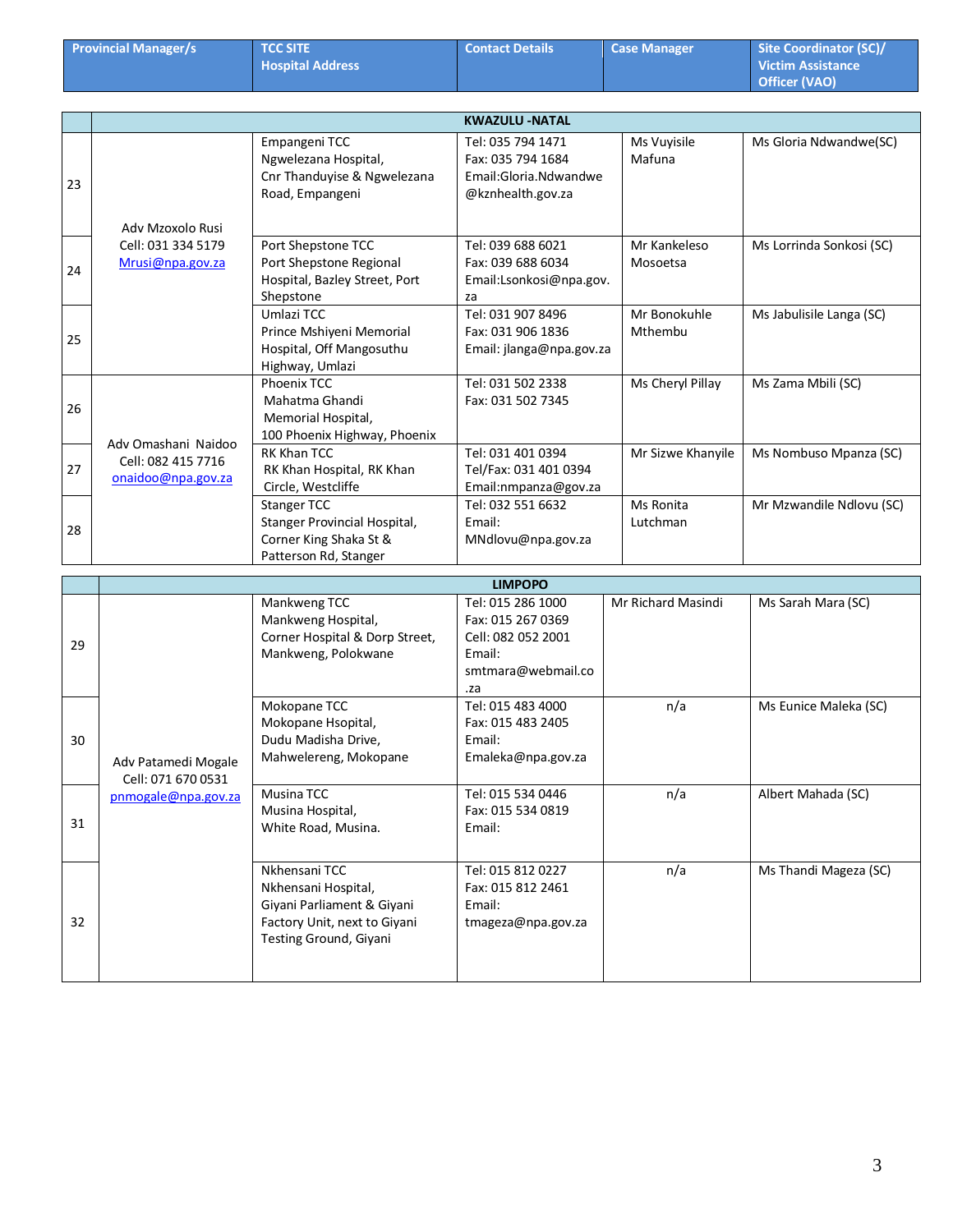| <b>Provincial Manager/s</b> | <b>TCC SITE</b>         | <b>Contact Details</b> | <b>Case Manager</b> | Site Coordinator (SC)/   |
|-----------------------------|-------------------------|------------------------|---------------------|--------------------------|
|                             | <b>Hospital Address</b> |                        |                     | <b>Victim Assistance</b> |
|                             |                         |                        |                     | <b>Officer (VAO)</b>     |

|    |                     |                               | <b>LIMPOPO</b>      |                    |                         |
|----|---------------------|-------------------------------|---------------------|--------------------|-------------------------|
|    |                     | Seshego TCC                   | Tel: 015 223 0483   | n/a                | Mr Kaptein Mgiba (SC)   |
|    |                     | Seshego Hospital,             | Fax: 015 223 6169   |                    |                         |
| 33 | Adv Patamedi Mogale | Corner Bookelo & Mandela      | Email:              |                    |                         |
|    | Cell: 071 670 0531  | Street, Seshego               | mmohlala@npa.gov.z  |                    |                         |
|    | pnmogale@npa.gov.za |                               | a                   |                    |                         |
|    |                     | Tshilidzini TCC               | Tel: 015 964 3257   | Adv Maphile Molefe | Mr Nicolas Kwinda (SC)  |
|    |                     | Tshilidzini Hospital,         | Fax: 015 964 1072   |                    |                         |
| 34 |                     | R 524 Punda Maria Road,       | Email:              |                    |                         |
|    |                     | Thohoyandou                   | kwindanico@gmail.co |                    |                         |
|    |                     |                               | m                   |                    |                         |
|    |                     | Groblersdal TCC               | Tel: 013 262 3024   | n/a                | Mr Vhutshilo Mabirimisa |
|    |                     | Groblersdal Hospital,         | Fax: 013 262 2764   |                    | (SC)                    |
| 35 |                     | 14 Kruger Street, Groblersdal | Email:              |                    |                         |
|    |                     |                               | mabirimisaV@gmail.c |                    |                         |
|    |                     |                               | <sub>om</sub>       |                    |                         |

|    |                                         |                                                                      | <b>MPUMALANGA</b>                                                              |                               |                              |
|----|-----------------------------------------|----------------------------------------------------------------------|--------------------------------------------------------------------------------|-------------------------------|------------------------------|
| 36 |                                         | Ermelo TCC<br>Ermelo Hospital,<br>1 Joubert St, Ermelo               | Tel: 017 811 2031<br>Fax: 017 811 5104<br>Email:<br>spmkhonza@npa.gov.<br>za   | n/a                           | Mr Sipho Mkhoza(SC)          |
| 37 | Ms Sanette Lotter<br>Cell: 084 821 2709 | Themba TCC<br>Themba Hospital,<br>Main Road, Kabokweni               | Tel: 013 796 9623<br>Email:<br>zkhoza@npa.gov.za                               | Ms Christa du Plessis         | Ms Zulaikha Khoza (SC)       |
| 38 | Email:<br>slotter@npa.gov.za            | Tonga TCC<br>Tonga Hospital, Tonga View,<br>Kwalugedlane,<br>Nkomazi | Tel: 013 780 9231<br>Fax: 013 780 0733<br>Email:<br>constancee19@gmail.<br>com | n/a                           | Ms Cindy Sambo (SC)          |
| 39 |                                         | Witbank TCC<br>Witbank Hospital,<br>Mandela Street, Witbank          | Tel: 013 653 2208<br>Fax: 013 656 1316<br>emalahlenitcc@gmail.<br>com          | Ms Shedene<br><b>McComans</b> | Ms Cynthia Mkhatshwa<br>(SC) |

|    | <b>NORTHERN CAPE</b>                                      |                                                                                             |                                                                                  |     |                             |  |  |
|----|-----------------------------------------------------------|---------------------------------------------------------------------------------------------|----------------------------------------------------------------------------------|-----|-----------------------------|--|--|
| 40 | Adv Mark Kenny<br>Cell: 084 251 4417<br>mkenny@npa.gov.za | De Aar TCC<br>Central Karoo Hospital,<br>Visser Street, De Aar                              | Tel: 053 631 7093<br>Fax: 053 631 7093<br>Email:simon-<br>dithebe@gmail.live.com | n/a | Mr Simon Dilthebe(SC)       |  |  |
| 41 |                                                           | Galeshewe TCC<br>Galeshewe Day Hospital<br>Hospital, Tyson Road Kimberley                   | Tel: 053 830 8900<br>Email:<br>molokoramathakela 896<br>mail.com                 | n/a | Mrs Deyi Zandile (SC)       |  |  |
| 42 |                                                           | Kuruman TCC<br>Kuruman Hospital,<br>Main Street, Kuruman                                    | Tel: 053 712 8133<br>Fax: 053 712 8118                                           | n/a | Ms Nokonwaba Nowewe<br>(SC) |  |  |
| 43 |                                                           | Springbok TCC<br>Van Niekerk Hospital<br>(Springbok Hospital)<br>Hospital Street, Springbok | Tel: 027 712 1551<br>Fax: 027 712 1560<br>Email:<br>babalwapetelo@gmail.c<br>m   | n/a | Ms Babalwa Petelo (SC)      |  |  |